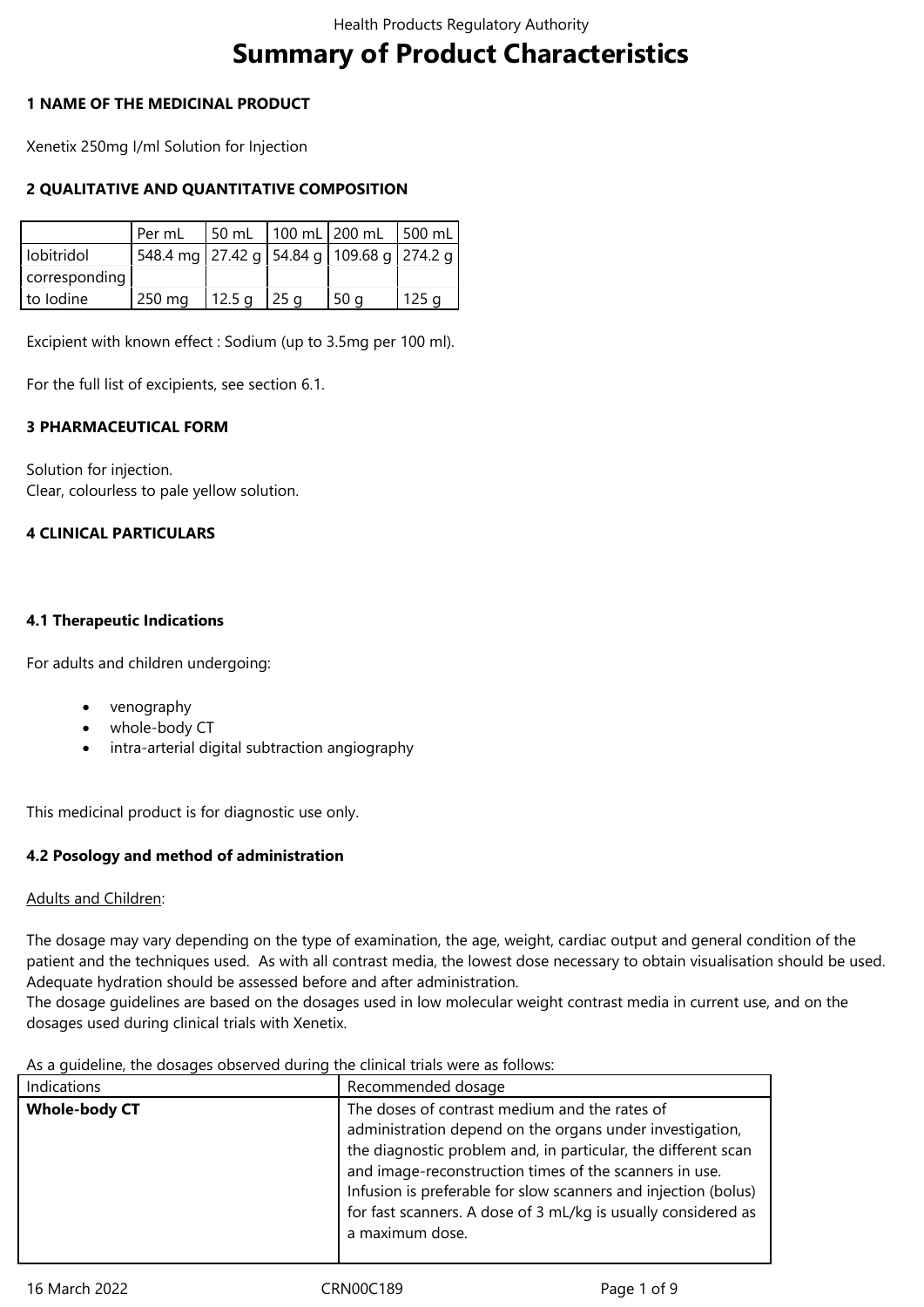|                                                                                                                  | Health Products Regulatory Authority |                                                       |  |
|------------------------------------------------------------------------------------------------------------------|--------------------------------------|-------------------------------------------------------|--|
| Venography                                                                                                       |                                      | mean dose: 2.6 mL/kg   min/max dose: 50-100 mLper leg |  |
|                                                                                                                  |                                      | (maximum usual total dose: 250 mL)                    |  |
| Intra-arterial digital subtraction angiography   mean dose: $3.1 \text{ mL/kg}$   min/max dose: $1.0$ -5.5 mL/kg |                                      |                                                       |  |
|                                                                                                                  |                                      |                                                       |  |

Usually, the rate of administration varies between 0.5 and 5 mL/s depending on the type of examination.

# **4.3 Contraindications**

- Hypersensitivity to iobitridol or to any of the excipients;
- History of major immediate or delayed skin reaction (see sections 4.4 and 4.8) to Iobitridol injection;
- Manifest thyrotoxicosis

# **4.4 Special warnings and precautions for use**

There is a risk of allergic reaction, regardless of the route of administration or the dose.

The risk of allergic reactions associated with products administered locally for opacification of body cavities is not clear-cut: a) Administration via certain specific routes (articular, biliary, intrathecal, intra-uterine, etc.) results in varying degrees of systemic diffusion, i.e. systemic effects may be observed.

b) Oral or rectal administration normally results in very limited systemic diffusion. If the intestinal mucosa is normal, not more than 5% of the administered dose is found in urine and the rest is eliminated in faeces. Conversely, absorption is increased if the mucosa is damaged. In the event of perforation, this the absorption rapid and total with diffusion into the peritoneal cavity and the product is eliminated in urine. The occurrence of dose-dependent systemic effects is therefore dependent on the status of the intestinal mucosa.

c) However, the allergic immune mechanism is not dose-dependent and immuno-allergic reactions may occur at any time, regardless of the administration route.

Thus, in terms of the frequency and intensity of undesirable effects, there is a difference between:

- products administered via the vascular route and certain local routes, and
- products administered via the GI tract which are only slightly absorbed under normal conditions.

# **4.4.1 General comments for all iodinated contrast agents**

# **4.4.1.1 Warnings**

In the absence of specific studies, myelography is not an indication for Xenetix.

All iodinated contrast agents can cause minor or major reactions that can be life-threatening. They may occur immediately (within 60 minutes) or be delayed (up to 7 days). They are often unpredictable.

Because of the risk of major reactions, emergency resuscitation equipment should be available for immediate use. Several mechanisms have been evoked to explain the occurrence of these reactions:

- Direct toxicity affecting the vascular endothelium and tissue proteins.
- Pharmacological action modifying the concentration of certain endogenous factors (histamine, complement factors, inflammation mediators), observed more frequently with hyperosmolar contrast media.
- Immediate IgE-mediated allergic reaction to the contrast agent Xenetix (anaphylaxis).
- Allergic reaction due to a cellular-type mechanism (delayed cutaneous reactions).

Patients who have already experienced a reaction during administration of an iodinated contrast agent are at higher risk of experiencing another reaction following administration of the same or possibly a different iodinated contrast agent, and are thus considered to be at-risk patients.

# 4.4.1.2 Iodinated contrast agents and the thyroid (see also section 4.4.2.5)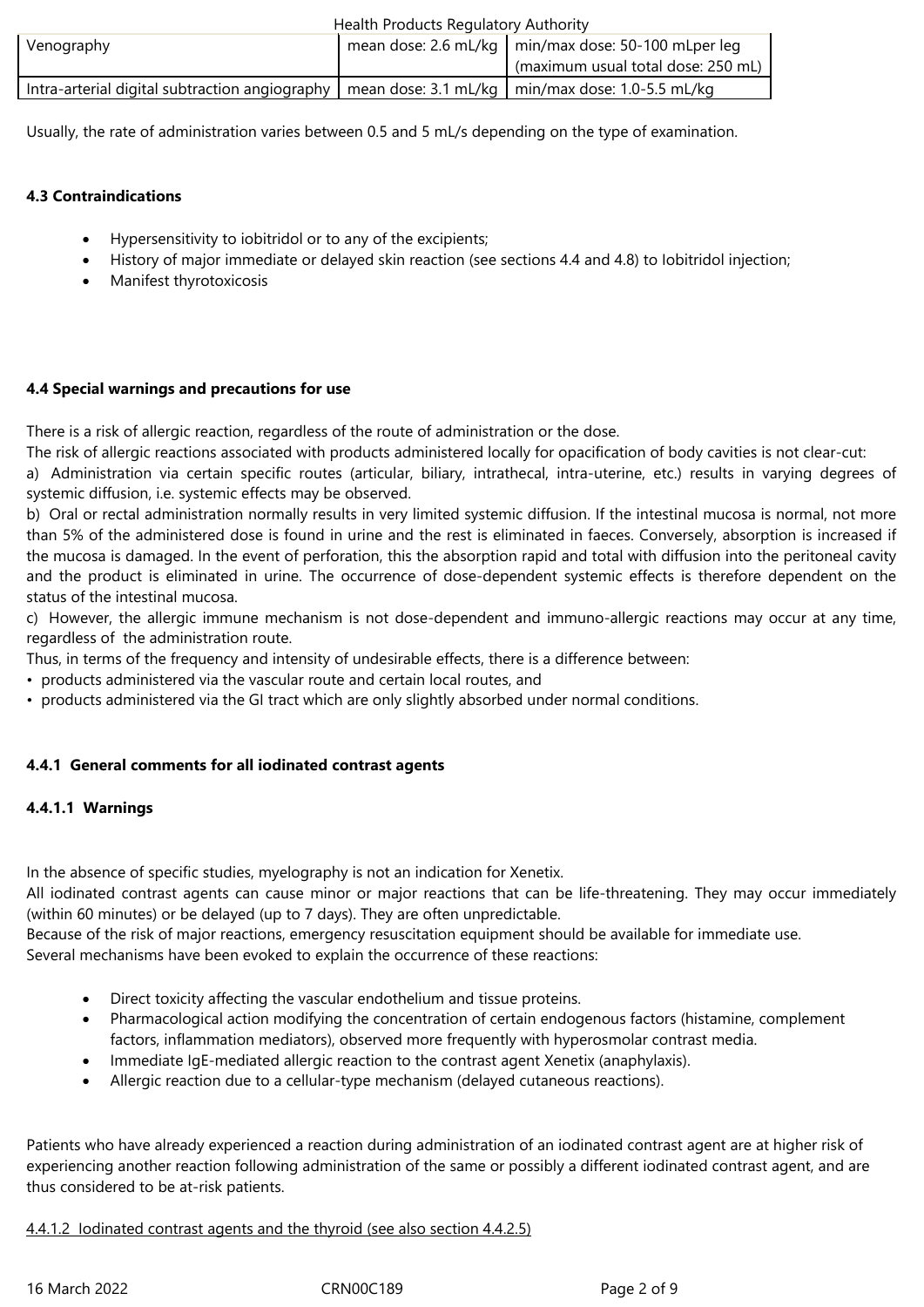Before administering an iodinated contrast agent, it is important to ensure that the patient is not scheduled to undergo a scintigraphic examination or laboratory test related to the thyroid or to receive radioactive iodine for therapeutic purposes. Administration of contrast agents, via any route, disrupts hormone concentrations and the iodine uptake by the thyroid or by metastases of thyroid cancer, until urine iodine levels have returned to normal.

#### 4.4.1.3 Other warnings

Extravasation is a non exceptional complication (0.04% to 0.9%) of intravenous injections of contrast media. More frequent with the high osmolar products, most of the injuries are minor, however severe injuries such as skin ulceration, tissue necrosis, and compartment syndrome may occur with any iodinated contrast medium. The risk and/or severity factors are patient-related (poor or fragile vascular conditions), and technique-related (use of a power injector, large volume). It is important to identify these factors, optimize the injection site and technique accordingly, and monitor the injection prior to, during and after the injection of Xenetix.

#### **4.4.2 Precautions for use**

#### 4.4.2.1 Intolerance to iodinated contrast agents:

Prior to the examination:

Identify at-risk patients by a precise screening of histories.

Corticosteroids and H1-type antihistamines have been suggested as pre-medication in patients presenting with the highest risk for intolerance reactions (history of intolerance to an iodinated contrast agent). However, they do not prevent the occurrence of serious or fatal anaphylactic shock. During the procedure, the following measures must be maintained:

- Medical surveillance:
- Permanent venous access.After the procedure:
- After administration of the contrast agent, the patient must be monitored for at least 30 minutes since most serious adverse reactions occur within this time period.
- The patient must be informed of the possibility of delayed reactions (for up to 7 days) (see section 4.8, Undesirable effects). **Severe cutaneous adverse reactions**Severe cutaneous adverse reactions (SCARs) such as drug reaction/rash with eosinophilia and systemic symptoms (DRESS), Stevens-Johnson syndrome (SJS), toxic epidermal necrolysis (Lyell's syndrome or TEN) and acute generalised exanthematous pustulosis (AGEP), which can be life-threatening, have been reported in patients administered Xenetix (see section 4.8, Undesirable effects.At the time of initiation patients should be advised of the signs and symptoms and monitored closely for severe skin reactions. Xenetix should be discontinued immediately upon suspicion of a severe hypersensitivity reaction. If the patient has developed a severe cutaneous adverse reaction with the use of Xenetix, Xenetix must not be re-administered in this patient at any time (see section 4.3).

# **4.4.2.2 Renal insufficiency**

Iodinated contrast agents can induce a transient alteration in renal function or worsen pre-existing renal insufficiency. Preventive measures include:

- Identifying at-risk patients, i.e. with dehydration or renal insufficiency, diabetes, severe heart failure, monoclonal gammapathy (multiple myeloma, Waldenström's macroglobulinemia), a history of renal failure after iodinated contrast agent administration; children under one year of age and elderly subjects with atheroma.
- Hydrate when necessary using a saline solution.
- Avoid combinations with nephrotoxic medicines. If this cannot be avoided, laboratory monitoring of renal function must be intensified. The medicines concerned include aminoglycosides, organoplatinum compounds, high –doses of methotrexate, pentamidine, foscarnet and certain antiviral agents (aciclovir, ganciclovir, valaciclovir, adefovir, cidofovir, tenofovir), vancomycin, amphotericin B, immunosuppressants such as ciclosporine or tacrolimus, ifosfamide).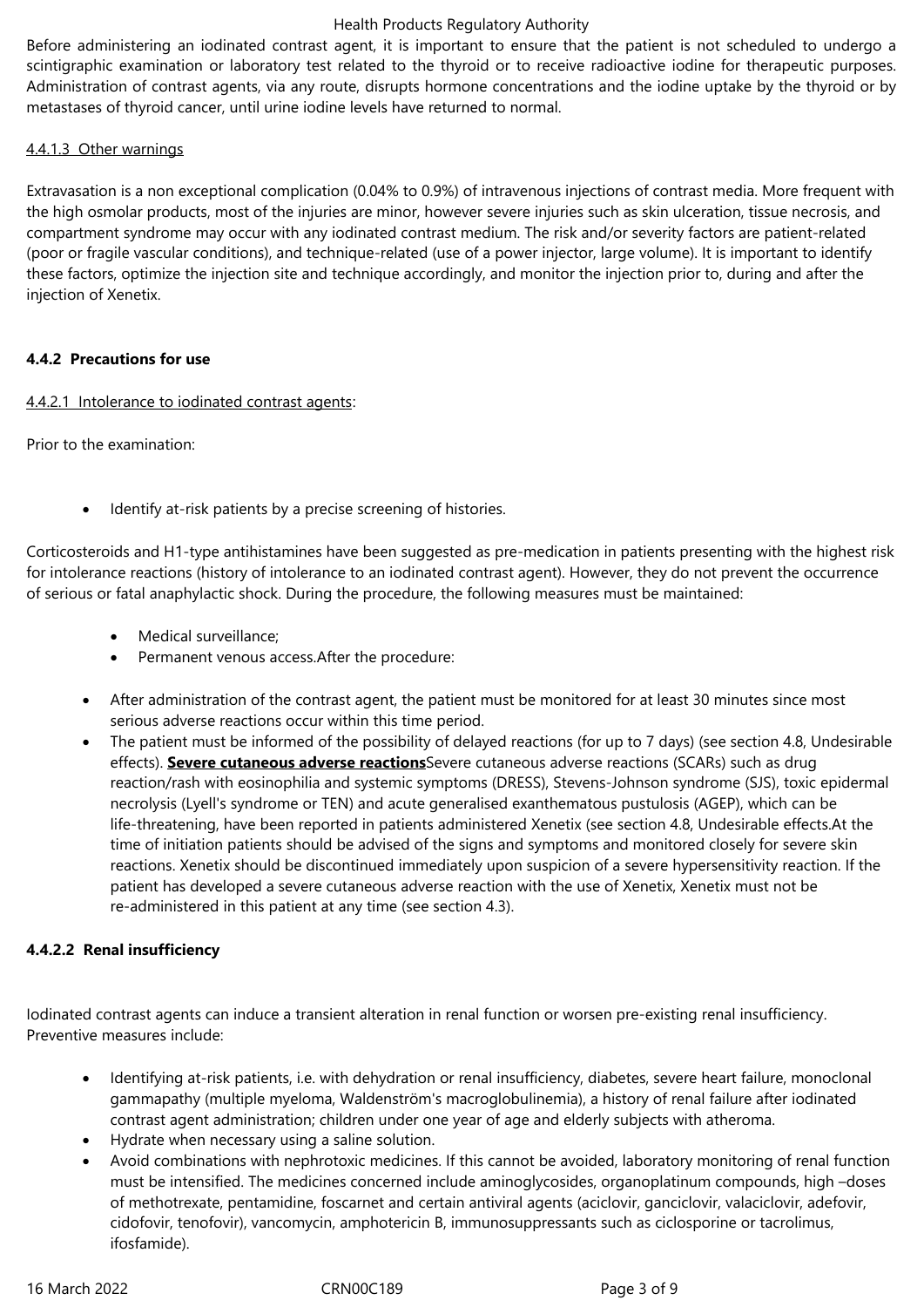- Allow at least 48 hours between two radiological examinations with injection of contrast agents, or postpone any new examination until renal function returns to baseline.
- Prevent lactic acidosis in diabetic patients treated with biguanide (i.e. metformin) according to blood creatinine level (see 4.5. Interactions - Antidiabetics in the biguanide group).

Iodinated contrast agents can be used in haemodialysed patients as the agents are removed by dialysis. Prior approval should be obtained from the haemodialysis department.

# **4.4.2.3 Hepatic insufficiency**

Particular attention is required when a patient presents with both hepatic and renal insufficiency since, in this situation, the risk for contrast agent retention is increased.

#### **4.4.2.4 Asthma**

Stabilisation of asthma is recommended before the injection of an iodinated contrast agent. Due to an increased risk of bronchospasm, special caution should be taken in patients who suffered an asthmatic attack within 8 days prior to the examination.

# **4.4.2.5 Dysthyroidism**

After iodinated contrast agent injection, particularly in patients with a goitre or a history of dysthyroidism, there is a risk either of a flare-up of hyperthyroidism or development of hypothyroidism. There is also a risk of hypothyroidism in neonates who have received or whose mother has received an iodinated contrast agent.

Therefore, thyroid function such in neonates should be evaluated and closely monitored to ensure thyroid function is normal.

# **4.4.2.6 Cardiovascular diseases**

In patients with cardiovascular disease (such as early or patent heart failure, coronaropathy, pulmonary hypertension, valvulopathy, cardiac arrhythmias), the risks of cardiovascular reactions is increased after administration of an iodinated contrast agent. Intravasal injection of the contrast medium may cause pulmonary oedema in patients with manifest or incipient heart failure, whereas administration in pulmonary hypertension and heart valve disorders may result in marked changes in haemodynamics. The frequency and degree of severity appear related to the severity of the cardiac disorders. In case of severe and chronic hypertension, the risk of renal damage due to administration of the contrast medium and also due to the catheterisation itself may be increased. Ischaemic ECG changes and severe arrhythmias are most frequently observed in elderly and heart disease patients. Very rare cases of ventricular fibrillation which occurred immediately after administration of the contrast medium have been reported outside the context of hypersensitivity reactions.

(See Section 4.8 Undesirable effects)

Careful weighing up of the risk-benefit ratio is necessary in these patients.

#### **4.4.2.7 Central nervous system disorders**

The benefit/risk ratio must be evaluated for each case:

- Due to the risk of aggravation of neurological symptoms in patients with a transient ischaemic attack, acute cerebral infarct, recent intracranial haemorrhage, cerebral oedema, idiopathic or secondary (tumour, scar) epilepsy .
- If the intra-arterial route is used in alcoholic patients (acute or chronic alcoholism), and other drug-addicted subjects.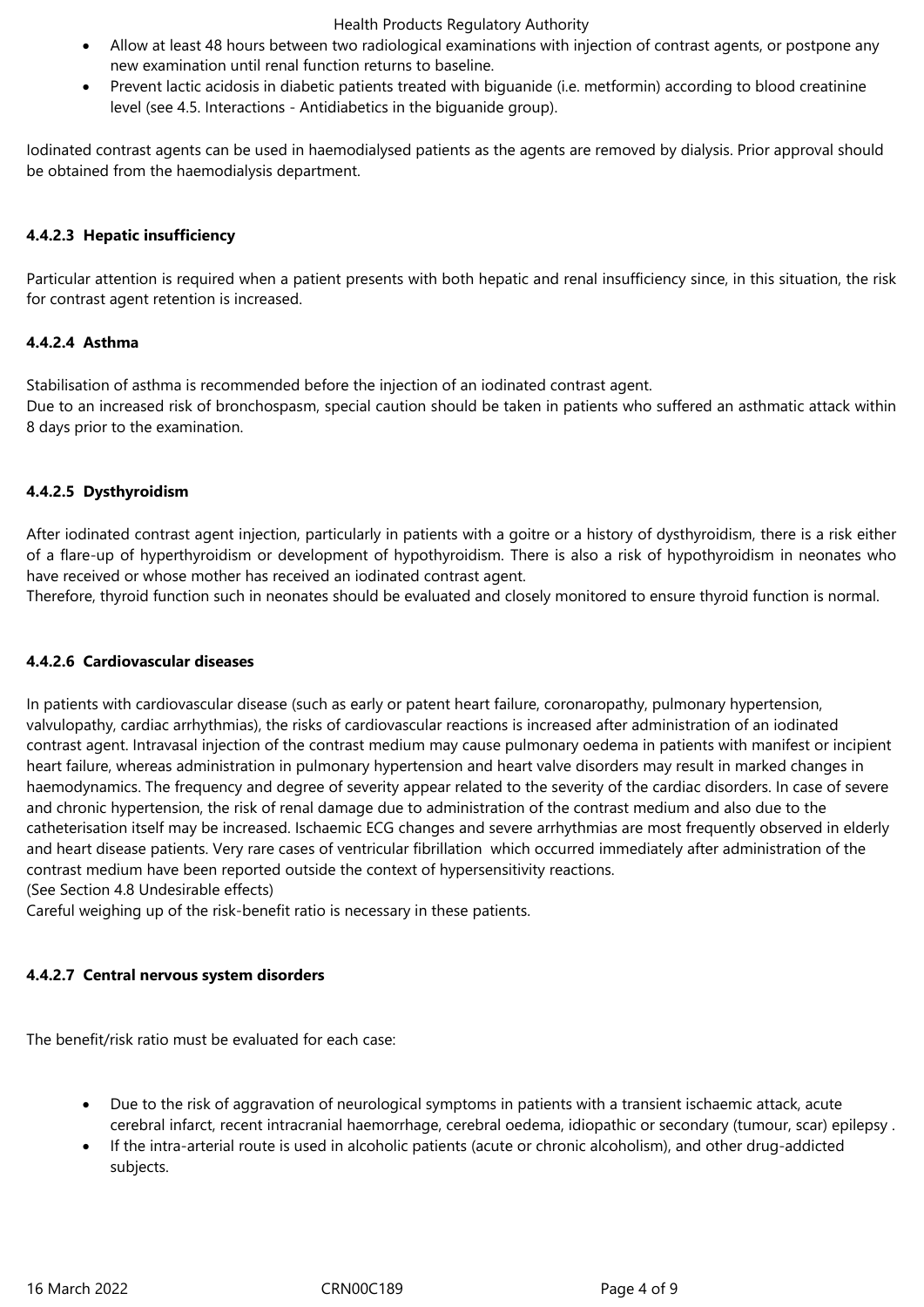#### **4.4.2.8 Pheochromocytoma**

Patients with pheochromocytoma may develop a hypertensive crisis after intravascular administration of a contrast agent and must be monitored prior to the examination.

#### **4.4.2.9 Myasthenia gravis**

Administration of a contrast agent can worsen the symptoms of myasthenia gravis.

#### **4.4.2.10 Intensification of undesirable effects**

Undesirable effects linked to contrast agent administration may be intensified in patients showing pronounced agitation, anxiety or pain. Appropriate management such as sedation may be necessary.

#### **4.5 Interaction with other medicinal products and other forms of interactions**

#### **4.5.1 Medicinal products**

**Antidiabetics in the biguanide group (i.e. metformin)** *(see also section* 4.4.2.2. Precautions for use – Renal insufficiency)

1. In patients with normal renal function, biguanide treatment can be continued normally.

2. In patients with moderate renal insufficiency (estimated glomerular filtration rate [eGFR] 30-59 mL/min/1.73m<sup>2</sup>):

a. Patients receiving intravenous contrast medium with an eGFR equal to or greater than 45 mL/min/1.73 m<sup>2</sup> can continue to take the biguanide normally.

b. Patients receiving intra-arterial contrast medium, and those receiving intravenous contrast medium with an eGFR between 30 and 44 mL/min/1.73 m<sup>2</sup>, should stop the biguanide 48 hours before contrast medium and should only restart the biguanide 48 hours after contrast medium if renal function has not deteriorated.

3. In patients with eGFR less than 30 mL/min/1.73 m2 (chronic kidney disease [CKD] 4 and 5), or with an intercurrent illness causing reduced liver function or hypoxia, the biguanide is contraindicated and a careful risk/benefit assessment should precede the administration of any iodinated contrast media.

4. Emergency patients. The biguanide should be stopped from the time of contrast medium administration. After the procedure, the patient should be monitored for signs of lactic acidosis. The biguanide should be restarted 48 hours after contrast medium if serum creatinine/eGFR is unchanged from the pre-imaging level

#### **Radiopharmaceuticals***(see section 4.4., Special warnings and Precautions for use")*

Iodinated contrast media may affect the uptake of radioactive iodine by the thyroid for several weeks. This may lead to impaired uptake in thyroid scintigraphy, and/or to a decrease in the efficacy of Iodine 131 treatment. In patients due to undergo renal scintigraphy with injection of a radiopharmaceutical secreted by the renal tubule, it is preferable to carry out this examination before an iodinated contrast agent injection.

**Beta-blocking agents**, vasoactive substances, angiotensin converting enzyme inhibitors, angiotensin receptor antagonists. These drugs reduce the efficacy of the cardiovascular compensation mechanism that occurs during haemodynamic disorders. The physician must be informed before the injection and appropriate intensive care equipment must be available.

#### **Diuretics**

Due to the risk of dehydration caused by diuretics, hydroelectrolyte rehydration prior to the examination is necessary in order to minimise the risk of acute renal failure.

#### **Interleukin-2**

The risk of developing a reaction to the contrast agent is increased in the event of recent treatment with interleukin 2 (intravenous route): rash or, more rarely, hypotension, oliguria or even renal insufficiency.

#### **4.5.2 Other forms of interaction**

16 March 2022 CRN00C189 Page 5 of 9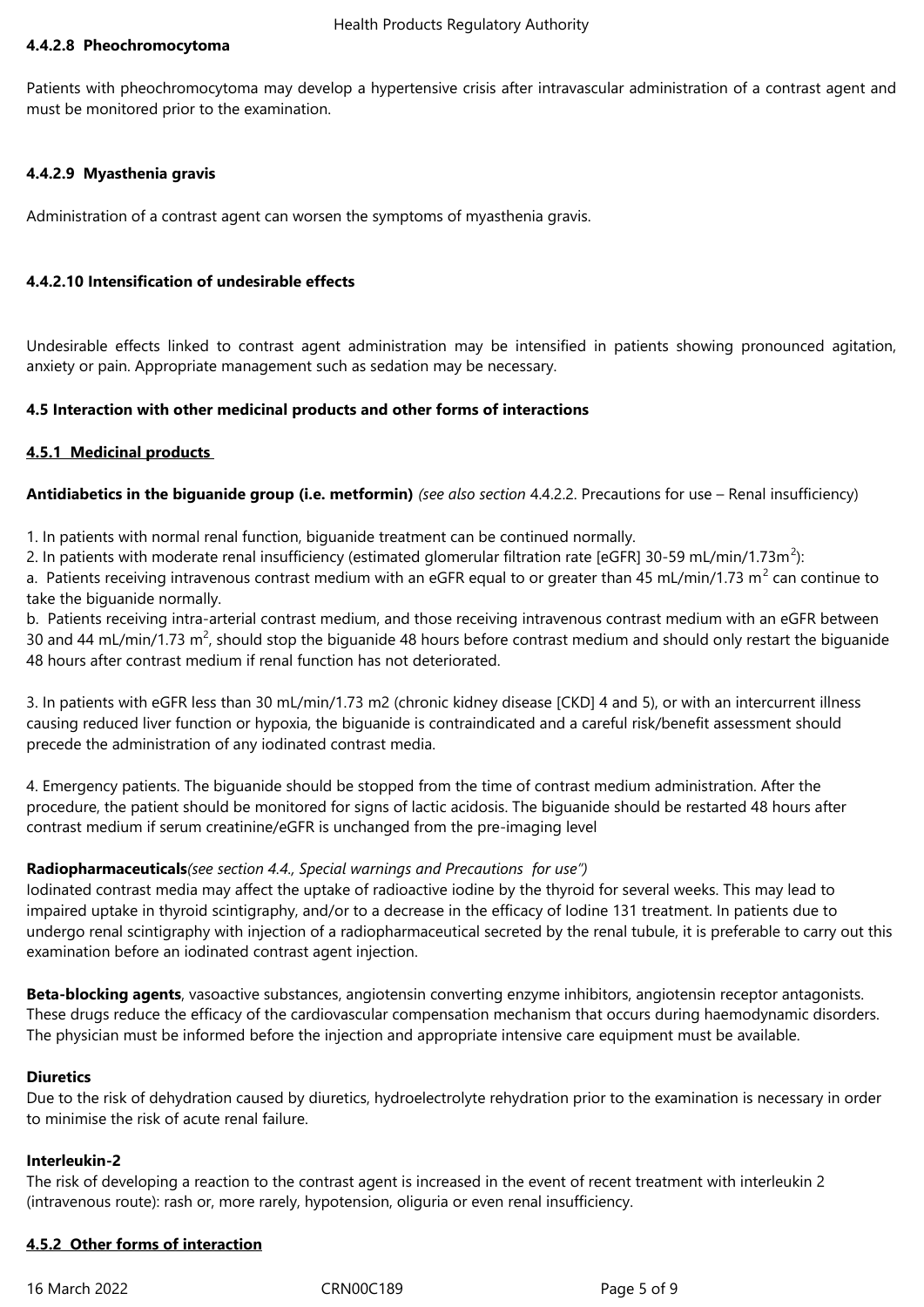High concentrations of iodinated contrast media in plasma and urine can interfere with the *in vitro* determination of bilirubin, proteins and inorganic substances (iron, copper, calcium and phosphate); it is recommended that these determinations not be made within the first 24 hours following the examination.

# **4.6 Fertility, pregnancy and lactation**

# **Pregnancy**

There are no or limited amount of data (less than 300 pregnancy outcomes) from the use of iobitridol in pregnant women. Animal studies do not indicate direct or indirect harmful effects with respect to reproductive toxicity (see section 5.3). As precautionary measure, it is preferable to avoid the use of Xenetix during pregnancy.

The transient iodine overload following administration of the product to the mother may lead to foetal dysthyroidism if the examination takes place after 14 weeks of pregnancy. However, in view of the reversibility of the effect and the expected benefit to the mother, isolated administration of an iodinated contrast agent is justifiable if the indication for the radiological examination in a pregnant woman has been carefully evaluated.

#### **Breast-feeding**

Iodinated contrast agents are only excreted in breast milk in very small amounts. Consequently, isolated administration to the mother involves a minor risk of adverse reactions in the infant. It is advisable to stop breastfeeding for 24 hours after administration of the iodinated contrast agent.

#### **Fertility**

Study on rats do not indicate effects on reproductive function

# **4.7 Effects on ability to drive and use machines**

Not relevant.

#### **4.8 Undesirable effects**

During clinical studies on 905 patients, 11% of patients experienced an adverse reaction related to administration of Xenetix (out of feeling of warmth), the most common being pain, injection site pain, bad taste and nausea.

Adverse reactions related to the use of Xenetix are generally mild to moderate, and transient.

The adverse reactions most commonly reported during administration of Xenetix since marketing are feeling of warmth, and pain and oedema at the injection site.

The hypersensitivity reactions are usually immediate (during the injection or over the hour following the start of the injection) or sometimes delayed (one hour to several days after the injection), and then appear in the form of adverse skin reactions. Immediate reactions comprise one or several, successive or concomitant effects, usually including skin reactions, respiratory and/or cardiovascular disorders, which may be the first signs of shock, which can rarely be fatal.

Severe rhythm disorders including ventricular fibrillation have been very rarely reported in heart disease patients, in as well as out of a context of hypersensitivity (see section 4.4 Precaution for use).

The adverse reactions are listed in the table below by SOC (System Organ Class) and by frequency with the following quidelines: very common ( $31/10$ ), common ( $31/100$  to  $1<1/10$ ), uncommon ( $31/1000$  to  $1<1/100$ ), rare ( $31/10000$  to  $<1/1000$ ), very rare (<1/10 000), not known (cannot be estimated from the available data). The frequencies presented are derived from the data of an observational study on 352,255 patients.

| <b>System Organ Class</b>   | <b>Frequency: adverse reaction</b>                                                                                                                                                                                                                                    |
|-----------------------------|-----------------------------------------------------------------------------------------------------------------------------------------------------------------------------------------------------------------------------------------------------------------------|
| Immune system disorders     | Rare: hypersensitivity<br>Very rare: anaphylactic shock, anaphylactic reaction, anaphylactoid<br>reaction                                                                                                                                                             |
| Endocrine disorders         | Very rare: thyroid disorder<br>Unknown: transient neonatal hypothyroidism                                                                                                                                                                                             |
| Nervous system disorders    | Rare: presyncope (vasovagal reaction), tremor*, paresthesia*<br>Very rare: coma*, seizure*, confusional state*, visual pathway<br>disorders*, amnesia*, photophobia*, blindness transient*, somnolence*,<br>agitation*, restleness*, headache<br>Unknown: dizziness** |
| Ear and labyrinth disorders | Rare: vertigo<br>Very rare: hypoacusis                                                                                                                                                                                                                                |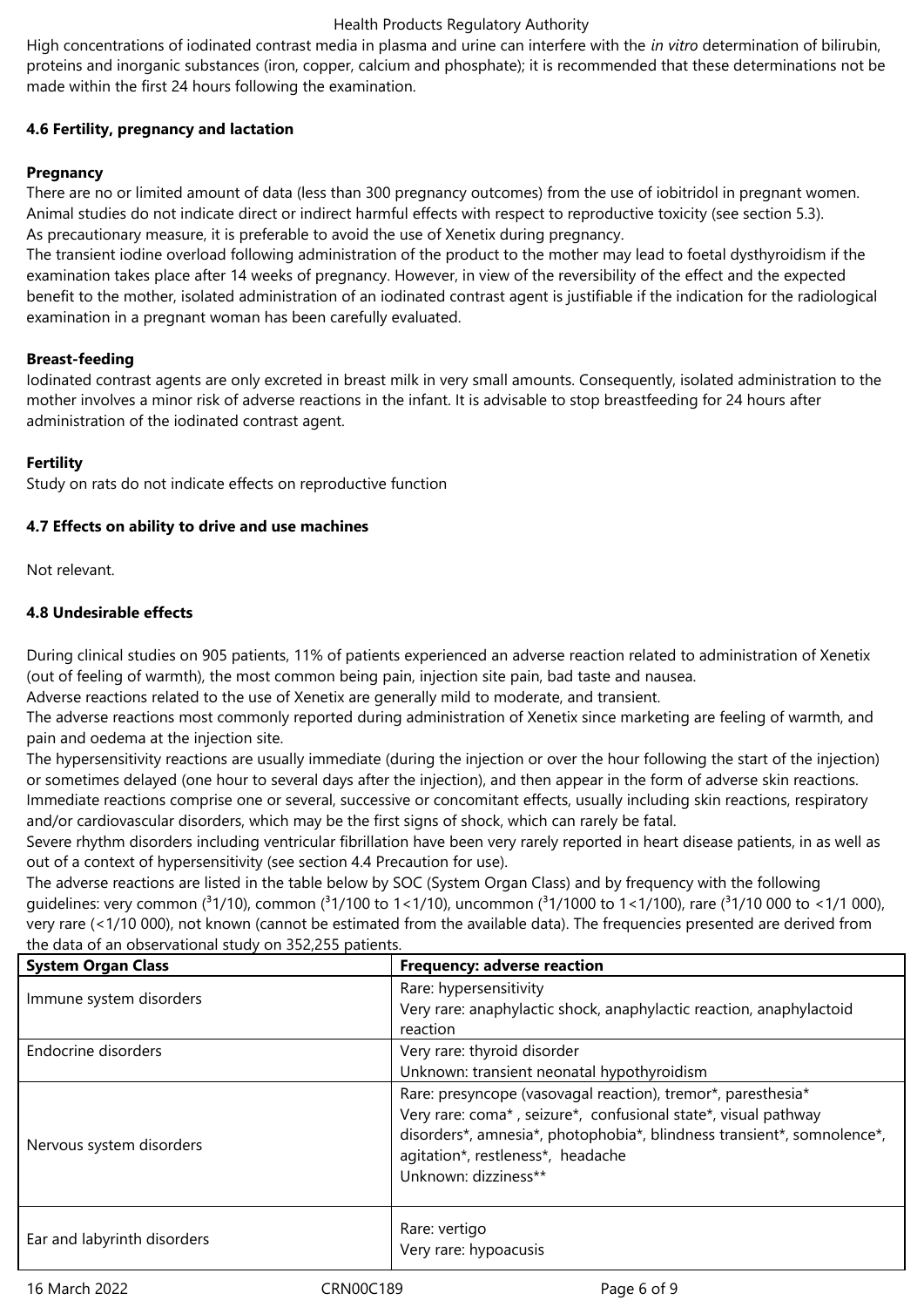| Cardiac disorders                                    | Rare: tachycardia, bradycardia<br>Very rare: cardiac arrest, myocardial infarction (more frequent after<br>intracoronary injection), arrhythmia, ventricular fibrillation, angina<br>pectoris, torsades de pointes, arteriospasm coronary                                                                                                                                                    |  |
|------------------------------------------------------|----------------------------------------------------------------------------------------------------------------------------------------------------------------------------------------------------------------------------------------------------------------------------------------------------------------------------------------------------------------------------------------------|--|
| Vascular disorders                                   | Rare: hypotension, hypertension<br>Very rare: circulatory collapse<br>Unknown: cyanosis**                                                                                                                                                                                                                                                                                                    |  |
| Respiratory, thoracic and mediastinal disorders      | Rare: dyspnoea, cough, throat tightness, sneezing<br>Very rare: respiratory arrest, pulmonary oedema, bronchospasm,<br>laryngospasm, laryngeal oedema                                                                                                                                                                                                                                        |  |
| Gastrointestinal disorders                           | Uncommon: nausea<br>Rare: vomiting<br>Very rare: abdominal pain                                                                                                                                                                                                                                                                                                                              |  |
| Skin and subcutaneous tissue disorders               | Rare: angioedema, urticaria (localised or extensive), erythema, pruritus<br>Very rare: Acute Generalized Exanthematous Pustulosis,<br>Stevens-Johnson syndrome, Toxic epidermal necrolysis, eczema, rash<br>maculo-papular (all as delayed hypersensitivity reactions) (see section<br>4.4)<br>Not known: Drug reaction with eosinophilia and systemic symptoms<br>(DRESS) (see section 4.4) |  |
| Renal and urinary disorders                          | Very rare: acute kidney injury, anuria                                                                                                                                                                                                                                                                                                                                                       |  |
| General disorders and administration site conditions | Uncommon: feeling hot<br>Rare: face oedema, malaise, chills, injection site pain<br>Very rare: injection site necrosis following extravasation, injection site<br>inflammation following extravasation, injection site oedema                                                                                                                                                                |  |
| Investigations                                       | Very rare: blood creatinine increased                                                                                                                                                                                                                                                                                                                                                        |  |

\*Examinations during which the iodinated contrast agent concentration in cerebral arterial blood is high \*\* More often reported in a context of hypersensitivity reaction

Compartment syndrome may be observed following extravasation as described in section 4.4

The following adverse reactions were reported for other water-soluble iodinated contrast agents.

| The following adverse reactions were reported for other water soldbic foundated contrast agents. |                                                                                                                              |  |
|--------------------------------------------------------------------------------------------------|------------------------------------------------------------------------------------------------------------------------------|--|
| <b>System Organ Class</b>                                                                        | <b>Frequency: adverse reaction</b>                                                                                           |  |
| Nervous system disorders                                                                         | Paralysis, paresis, hallucinations, speech disorders                                                                         |  |
| Gastrointestinal disorders                                                                       | Acute pancreatitis (after ERCP), abdominal pain, diarrhoea, parotid gland<br>enlargement, salivary hypersecretion, dysgeusia |  |
| Skin and subcutaneous tissue disorders                                                           | Erythema multiforme                                                                                                          |  |
| Vascular disorders                                                                               | Thrombophlebitis                                                                                                             |  |
| Investigations                                                                                   | Electroencephalogram abnormal, blood amylase increased                                                                       |  |

Cardiovascular collapse of variable severity may occur immediately with no warning signs, or may complicate the cardiovascular manifestations mentioned in the above table.

Abdominal pain and diarrhoea, not reported for Xenetix, are linked mainly to administration via the oral or rectal route. Local pain and oedema may occur at the injection site without extravasation of the injected product and are benign and transient.

During intra-arterial administration, the sensation of pain at the injection site depends on the osmolality of the product injected.

# Undesirable effects in children

The expected nature of the undesirable effects connected with Xenetix is the same at that of the effects reported in adults. Their frequency cannot be estimated from the available data.

#### Reporting of suspected adverse reactions

16 March 2022 CRN00C189 Page 7 of 9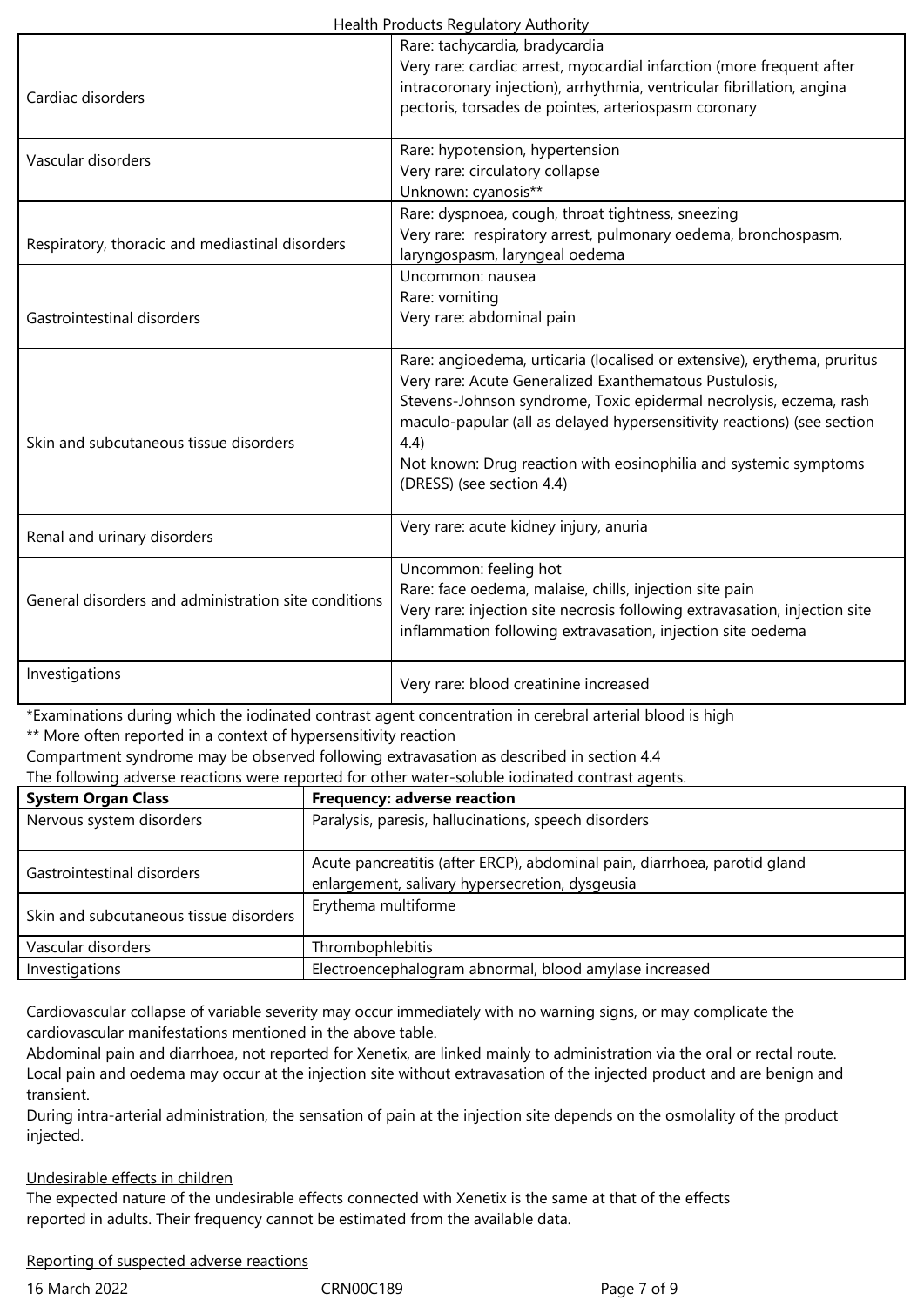adverse reactions via: HPRA Pharmacovigilance Earlsfort Terrace IRL - Dublin 2 Tel: +353 1 6764971 Fax: +353 1 6762517 Website: www.hpra.ie e-mail: medsafety@hpra.ie

# **4.9 Over[dose](http://www.hpra.ie/)**

If a very high dose of contrast agent is administered, the water and electrolyte loss must be compensated by suitable rehydration. Renal function must be monitored for at least three days. Haemodialysis may be performed if necessary.

#### **5 PHARMACOLOGICAL PROPERTIES**

#### **5.1 Pharmacodynamic properties**

Xenetix 250 is a non-ionic water-soluble tri-iodinated low-osmolality contrast medium for urographic and angiographic examinations (ATC code: V08AB11). The iobitridol molecule is characterised by its balanced and stable hydrophilicity.

Iodine content: 250 mg/ml Osmolality: 585 mOsm/kg Viscosity at 37°C 4 mPa.s

Investigation of overall safety in terms of haemodynamic, cardiovascular, bronchopulmonary, renal, neurological and rheological parameters has demonstrated that the profile of iobitridol coincides with those of other non-ionic water-soluble tri-iodinated low-osmolality contrast media.

#### **5.2 Pharmacokinetic properties**

Injected via the intravascular route, iobitridol is distributed in the vascular system and interstitial space. It is rapidly eliminated via urinary excretion (glomerular filtration without tubular reabsorption or secretion) in unchanged form. In cases of renal failure, heterotopic excretion occurs via the biliary route. Iobitridol can be dialysed.

#### **5.3 Preclinical safety data**

Toxicological studies using the intravenous route have revealed no effects except under conditions differing considerably from those used clinically (doses, repetition). In the case of iobitridol, as for all water-soluble non-ionic tri-iodinated contrast agents administered in large-volume (25 to 50 mL/kg) single doses, theseeffects occur as transient signs of hypothermia, respiratory depression or dose-dependent histological signs in the target organs (liver, kidney) such as hepatocellular vacuolization and tubular ectasia. Repeated-dose administration in dogs for 28 days in large doses (8 mL/kg) resulted in granular and vacuolar degeneration which was reversible following discontinuation of treatment.Local irritation may be observed in cases of perivascular infiltration. The substance was not found to be mutagenic under the conditions of the tests used. Animal studies showed no toxic effect on fertility, reproductive performance and embryo-foetal development.

#### **6 PHARMACEUTICAL PARTICULARS**

#### **6.1 List of excipients**

16 March 2022 CRN00C189 Page 8 of 9 Sodium calcium edetate Trometamol hydrochloride Trometamol Hydrochloric Acid (for pH adjustment)